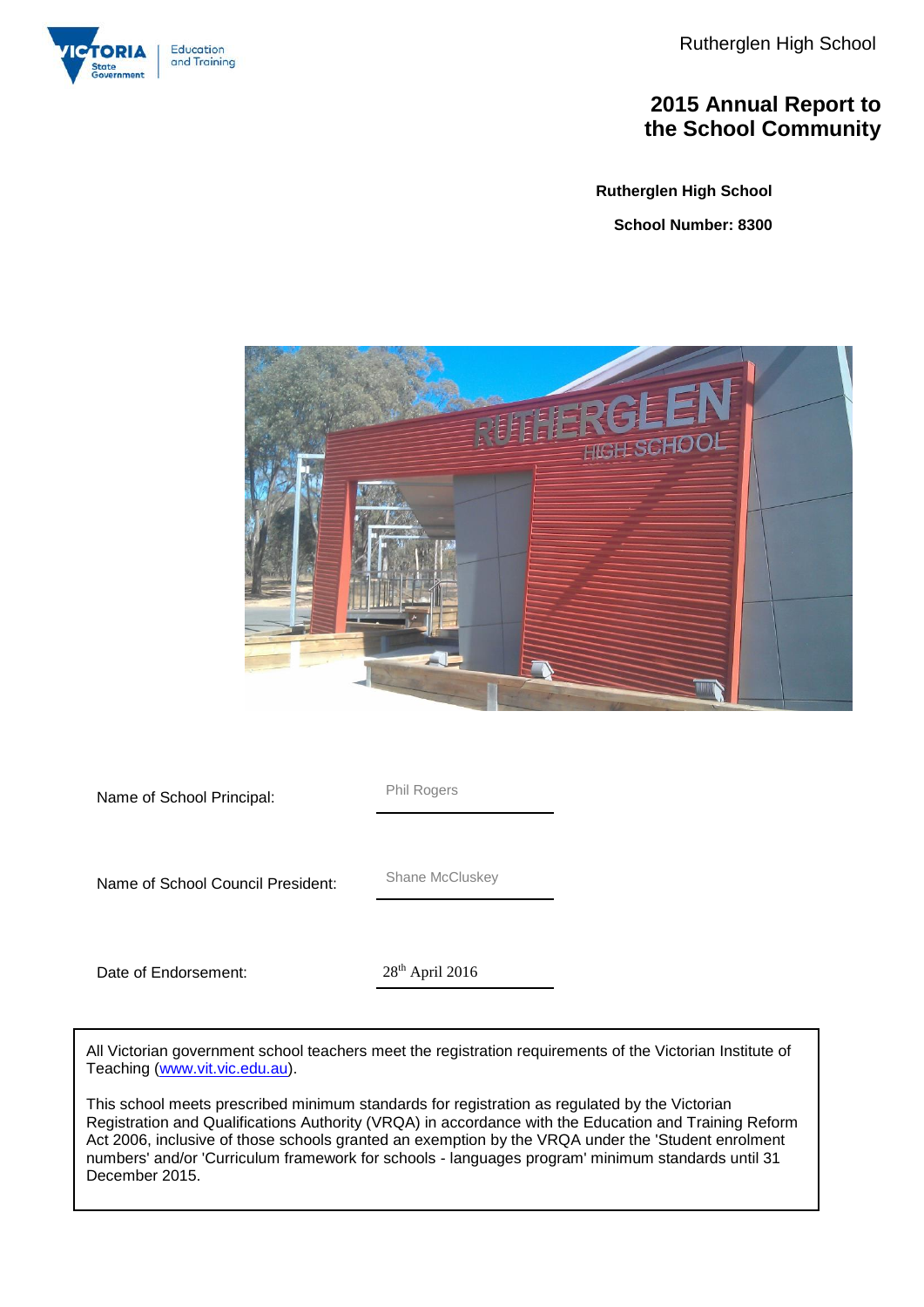

## **About Our School**

### School Context

Rutherglen High School (enrolment 280) is situated in north-east Victoria servicing the rural townships of Chiltern, Rutherglen, Springhurst and Wahgunyah and the surrounding farming communities. Approximately 50% of students travel by bus.

The school provides a challenging and comprehensive curriculum with the flexibility to meet the needs of each student. All students are able to participate in an environment that values and respects their achievements. Students are expected to display a commitment to improvement of skills & knowledge, develop self-discipline & initiative and respect themselves, each other and the environment. Over the past five years, specific educational programs have been introduced to address identified school priorities. Year 7 has an integrated, team-teaching curriculum approach to better address transition issues. The Year 9 program successfully extends and challenges students to build strong links within the local and broader community. In 2015, a Master Class program was introduced across Years7 to 10 to extend and challenge highly capable students. Year 10 students can participate in the Vocational Program and/or accelerated VCE or VET units. Year 11 and 12 students can select within a broad range of VCE, VCAL and VET and also select a course of study that combines elements of all three programs.

Rutherglen High School provides a caring, orderly and disciplined environment in which learning can flourish and be enjoyed.

#### Achievement

Rutherglen High School is performing within the middle band in terms of Achievement.

Teacher assessments of students in Years 7 to 10 tend to be very similar to the median for Victorian government schools. However, literacy and numeracy continue to be school priorities. NAPLAN data for numeracy, especially the 4-year average, continues to be very similar to the Median for Victorian government schools. The NAPLAN data for Reading, including the 4-year average, is lower than the Median for Victorian government schools.

Learning Gain in NAPLAN data tracks students from Year 5 to Year 7 and from Year 7 to Year 9 and compares their improvement to other students who had the same score 2 years prior. In most cases the learning gain lies in the medium (middle 50%) to high (top 25%) range. The exception being Numeracy at Year 7 which, as stated earlier, will be an ongoing priority.

VCE achievement also continues to be a priority. The 2015 data and 4-year average is consistent with the state median and teachers continue to work to ensure students are well prepared for the VCE years in order to maximize their outcomes and pathways. In 2015 47% of Year 12 students undertook at least one Vocational Education and Training (VET) unit of competence (53% in 2014). VCE satisfactory completion rate in 2015 was a fantastic 100% whist the VCAL completion rate remained high and was 79%. VET units of competence satisfactorily completed in 2015 was 90% (92% in 2014).

#### Engagement

Student attendance rates at Rutherglen High School for 2015 are higher than the state median while the four year average data is very similar to the rest of the state.

Our 2015 data for the retention rate for students who remain at the school through to Year 10 is very similar to the median of Victorian government schools. Our four year average is a little lower than the retention rate of the median government schools. Rutherglen High School has excellent data for the percentage of students from Years 10 to 12 exiting to further studies and fulltime employment. We are well above the state median for the cohort exiting in 2014 and our four year average is even stronger.

#### **Wellbeing**

The Attitude to School Survey – Connectedness to School is higher than the median for all Victorian government schools for 2015 and over the 4 year period.

The Attitude to School Survey – Student Perceptions of Safety is higher than the median for all Victorian government schools for 2015 and considerably higher than the 4 year average.

The Parent Satisfaction Summary data, as derived from the Parent Opinion Survey, is also considerably higher than the median for all Victorian government schools.

Students are well supported by a strong Wellbeing Team. Each year level has a coordinator and each sub-school is led by a Leading Teacher. In addition the school has a Student Wellbeing Coordinator and a School Nurse for two days per week.

### **Productivity**

In both 2013 and 2014 the school operated at a deficit in terms of the Student Resources Package. This was as a result of the need to maintain breadth of subjects in the Senior School, the size of cohorts and therefore the need to operate relatively small class sizes in the Junior School. Another factor was the employment of a teacher and a ES staff member to provide both Literacy and Numeracy support in line with the school's Strategic Plan and identified school priorities. The 2015 SRP operated at a small surplus. In 2015 a Bring Your Own Device (BYOD) program, was successfully implemented at Year 10 with over 90% of students purchasing portable devices. The program will be extended into Year 10 in 2016 and Year 7 in 2017. It is anticipated that the BYOD program will operate at all year levels by 2019.

> For more detailed information regarding our school please visit our website at http://www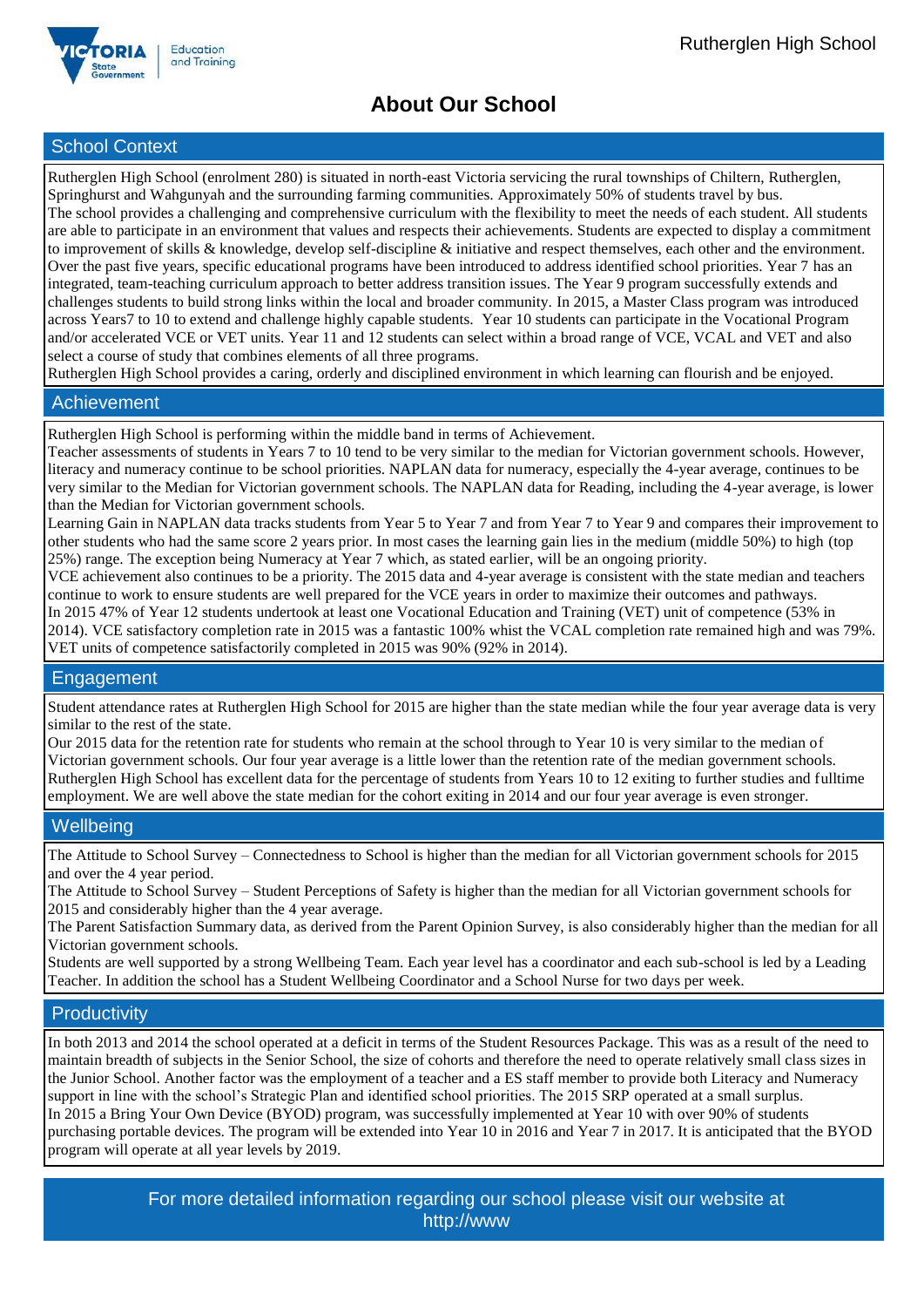

The Government School Performance Summary provides an overview of how this school is contributing to the objectives of the Education State and how it compares to other Victorian government schools.

All schools work in partnership with their school community to improve outcomes for children and young people. Sharing this information with parents and the wider school community will help to deliver community engagement in student learning in the school, which is a state-wide priority of the Framework for Improving Student Outcomes.

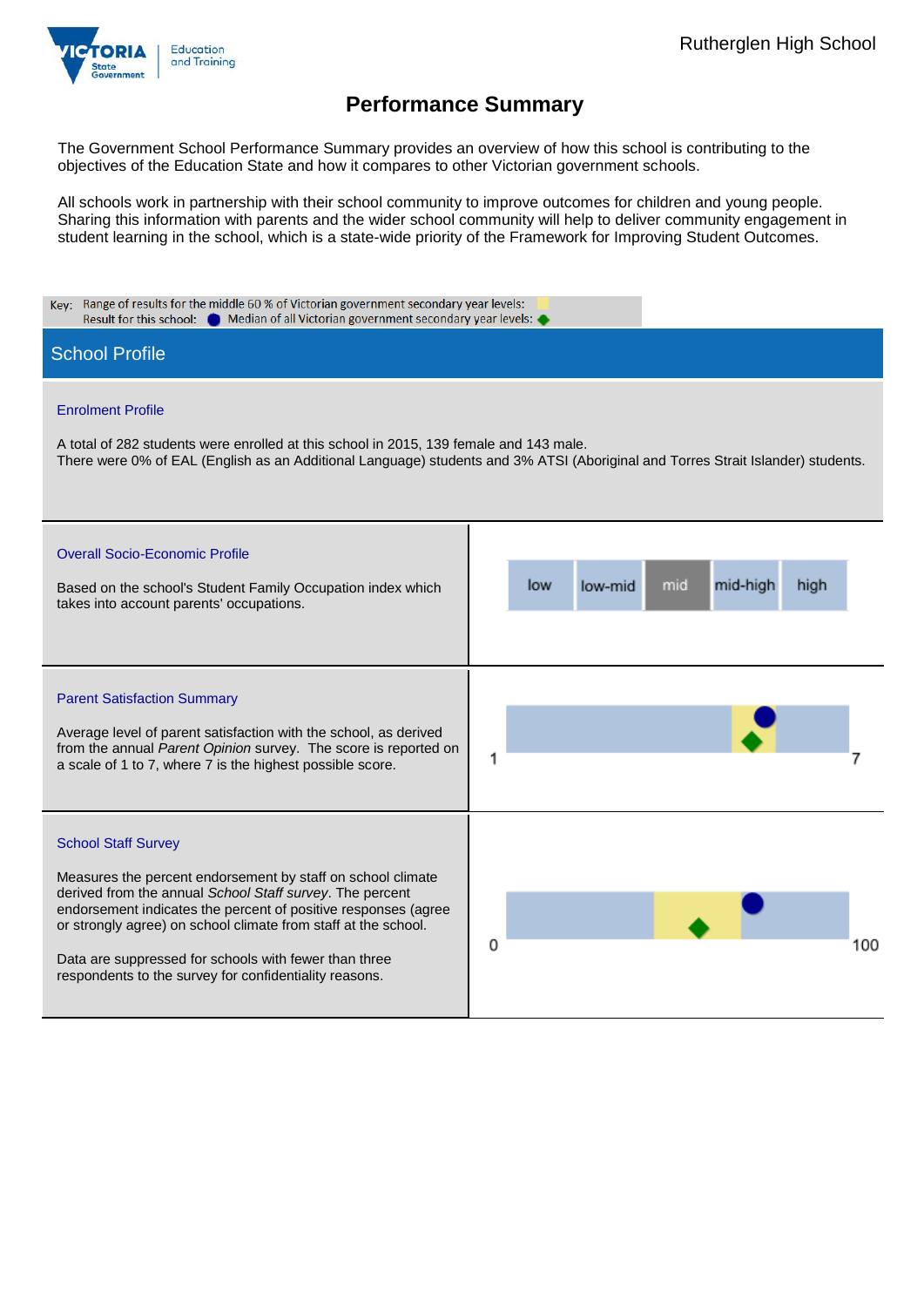

 $\mathbb{R}^2$ 

| Key: Range of results for the middle 60 % of Victorian government secondary year levels:<br>Median of all Victorian government secondary year levels:<br>Result for this school:                                                                                                                                                                                                                             |                                                    |                                                                            |  |  |  |  |
|--------------------------------------------------------------------------------------------------------------------------------------------------------------------------------------------------------------------------------------------------------------------------------------------------------------------------------------------------------------------------------------------------------------|----------------------------------------------------|----------------------------------------------------------------------------|--|--|--|--|
| <b>Achievement</b>                                                                                                                                                                                                                                                                                                                                                                                           | <b>Student Outcomes</b>                            | <b>School Comparison</b>                                                   |  |  |  |  |
| Teacher Assessments from the Australian<br>Curriculum/Victorian Essential Learning<br><b>Standards (AusVELS)</b><br>Percentage of students in Years 7 to 10<br>with a grade of C or above in:<br>English<br><b>Mathematics</b><br>The grades are the same as those used in<br>your child's end of year report.<br>A 'C' rating means that a student is at the<br>standard expected at the time of reporting. | Results: English<br>0<br>Results: Mathematics<br>0 | Higher<br>Similar                                                          |  |  |  |  |
| <b>Towards Foundation Level AusVELS</b><br>Learning gain of students, relative to<br>expectation in a year, for all students<br>working within Towards Foundation Level<br>AusVELS (AusVELS A to D).                                                                                                                                                                                                         | <b>English</b><br>No Data Available                | Towards Foundation Level AusVELS is<br>not used for the School Comparison. |  |  |  |  |
| Data will not be displayed where less than<br>10 student assessments were provided.                                                                                                                                                                                                                                                                                                                          | <b>Mathematics</b><br>No Data Available            |                                                                            |  |  |  |  |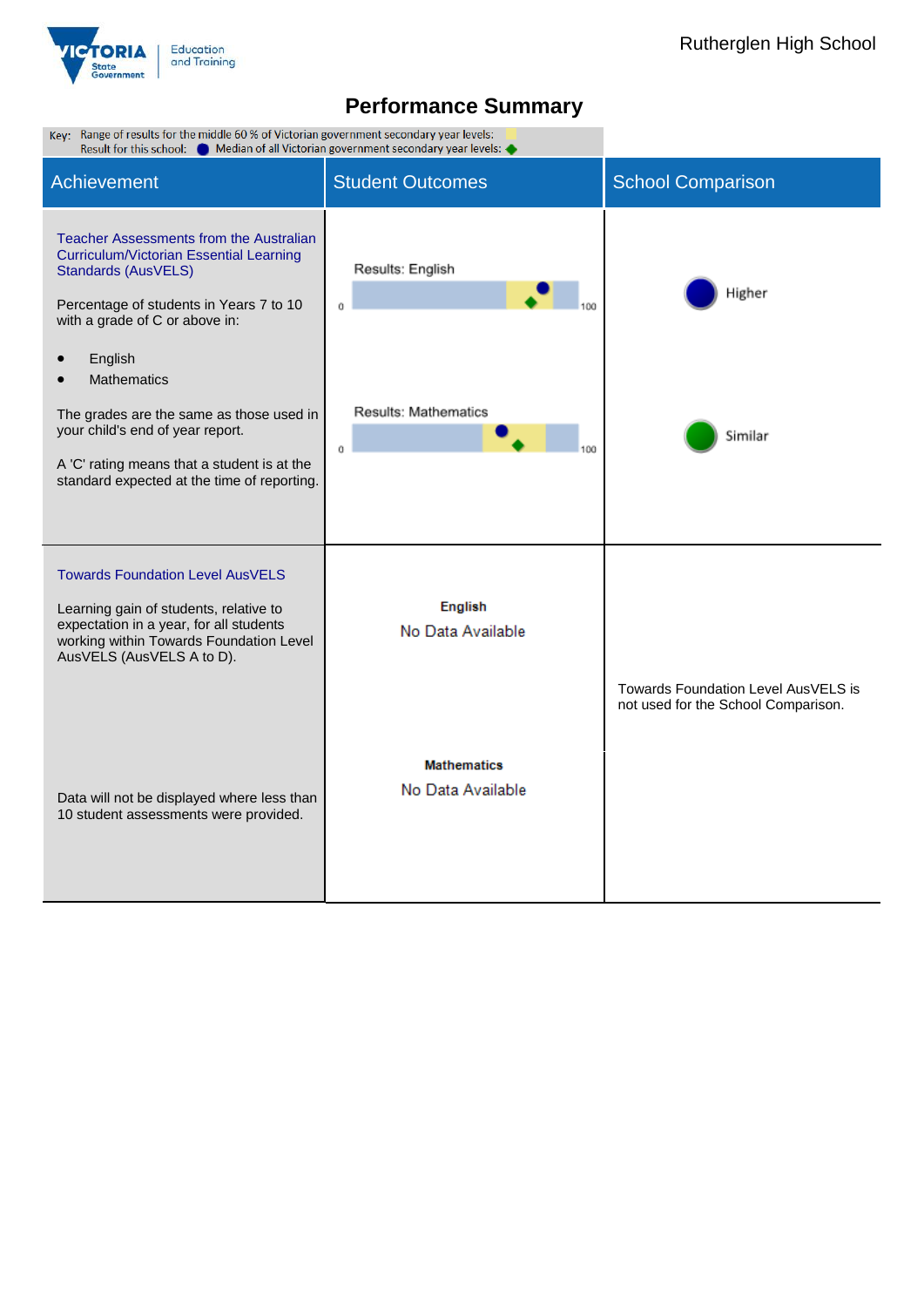

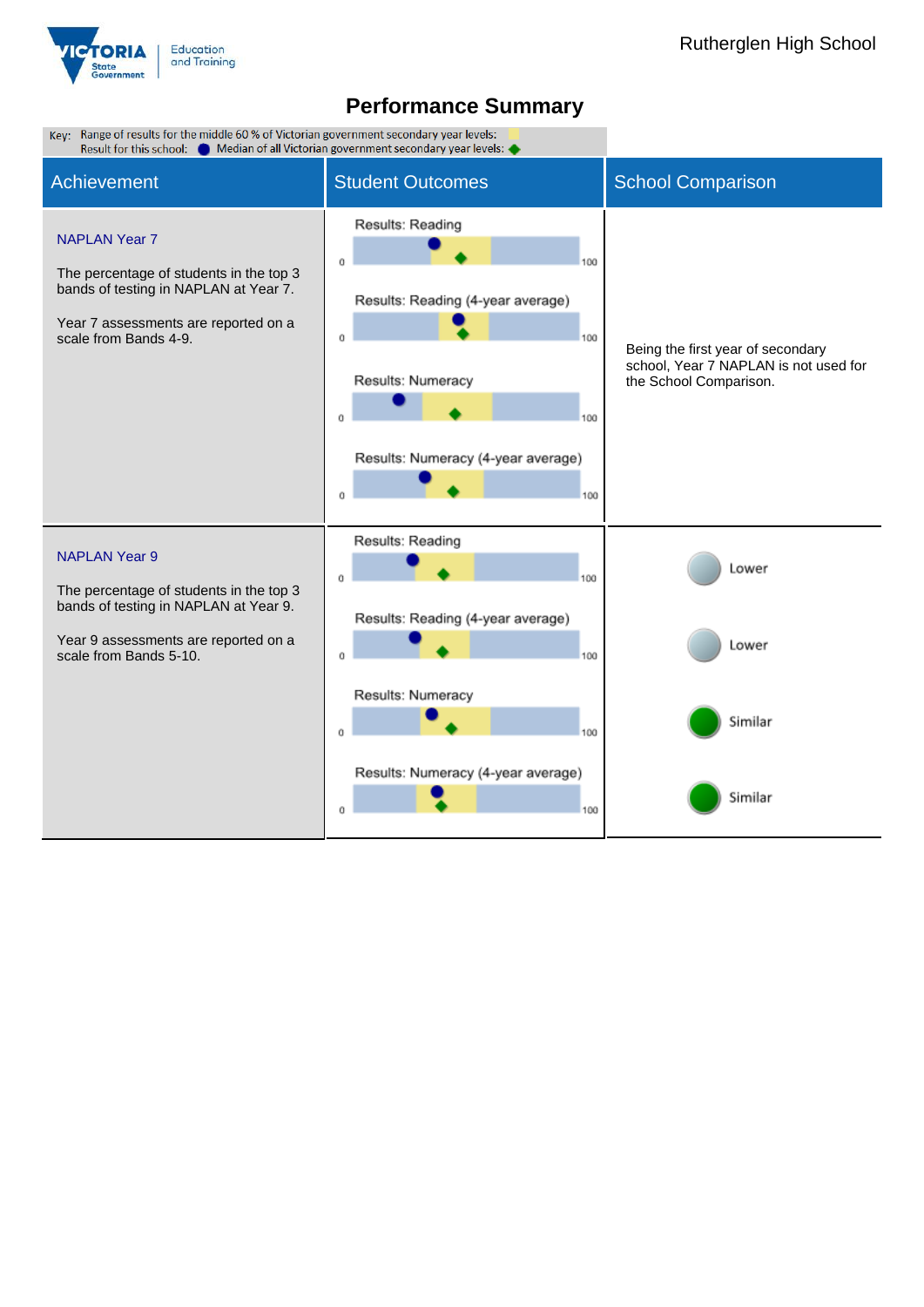





Year 12 students in 2015 undertaking at least one Vocational Education and Training (VET) unit of competence: 47% VET units of competence satisfactorily completed in 2015: 90% Victorian Certificate of Applied Learning (VCAL) credits satisfactorily completed in 2015: 79%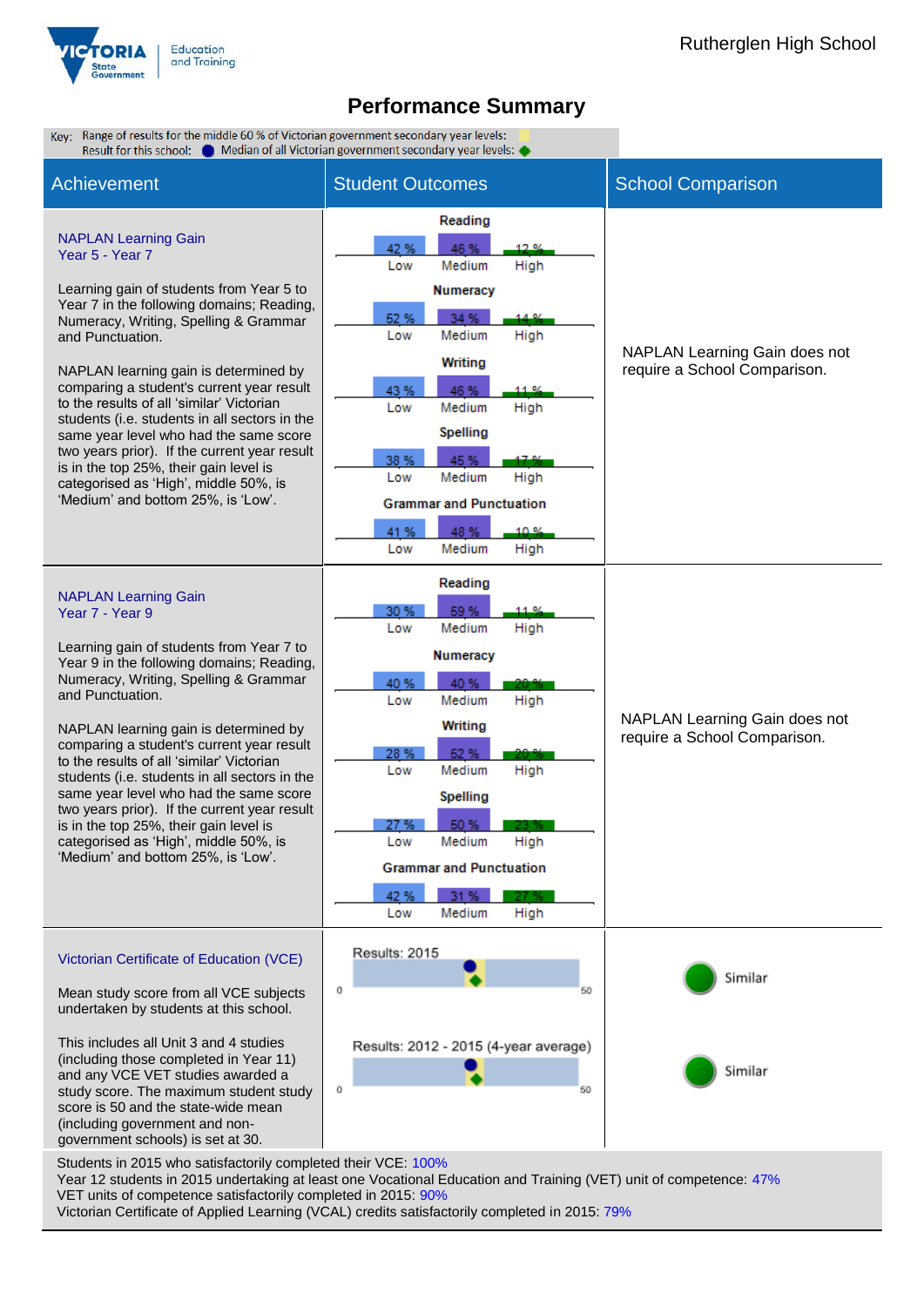

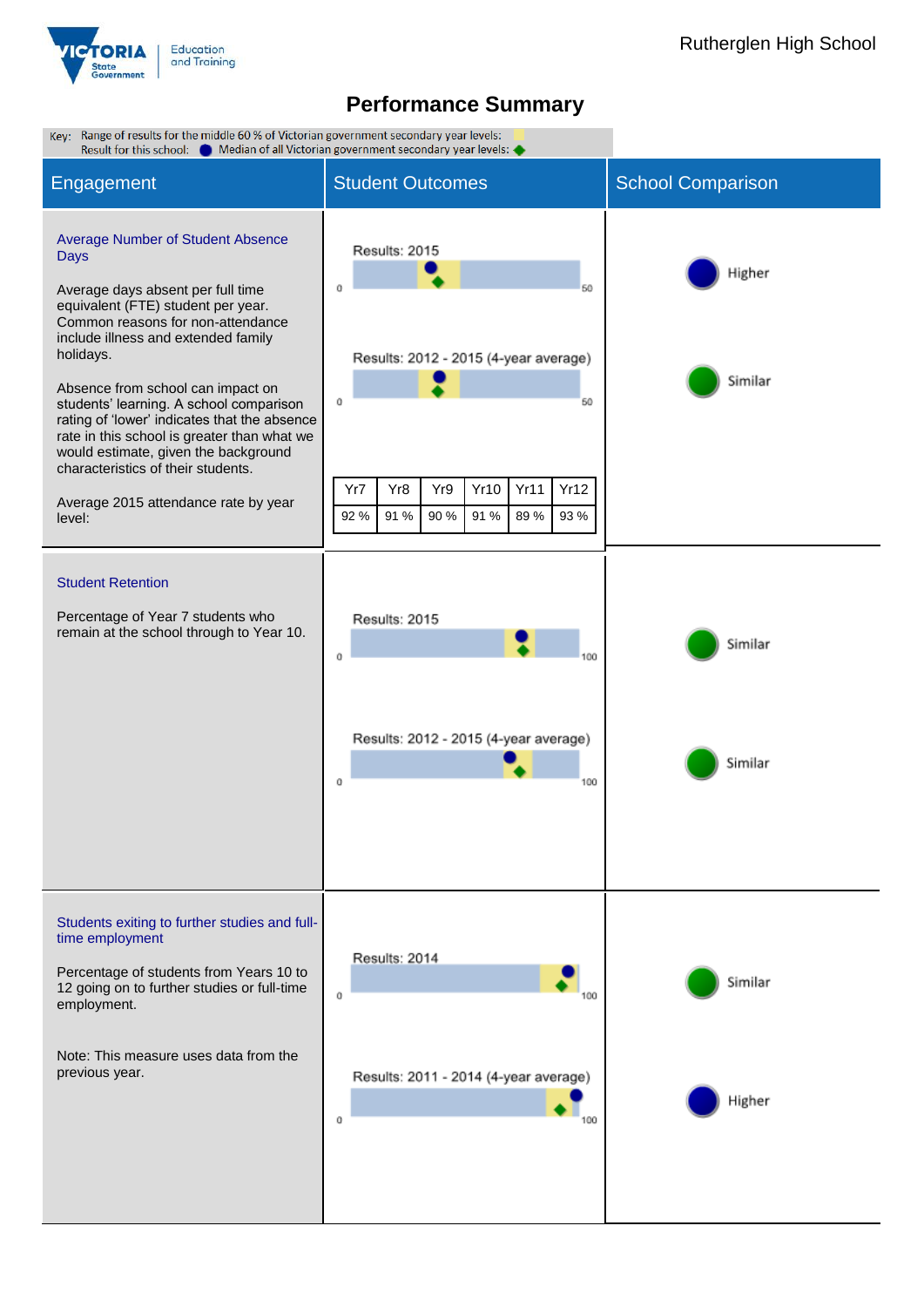

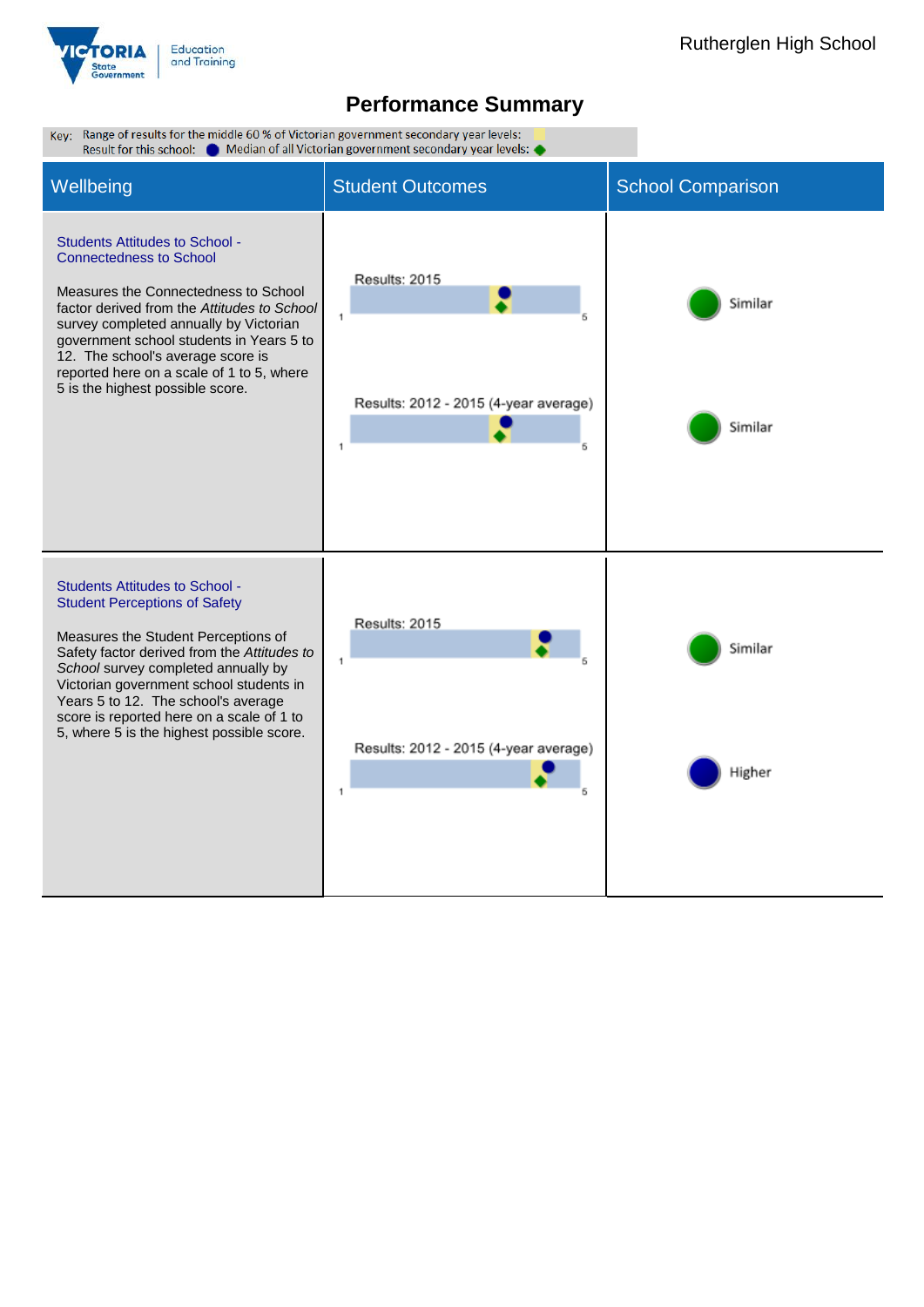

# How to read the Performance Summary

#### **What are student outcomes?**

*Student outcomes* show the achievements of students in this school in English and Mathematics. They also show results in national literacy and numeracy tests and, for secondary colleges, the Victorian Certificate of Education (VCE) examinations. They provide important information about student attendance and engagement at school.

For secondary colleges, the Performance Summary also provides information about how many students at this school go on to further studies or full-time work after leaving school.

You can see these results for the latest year, as well as the average of the last four years (where available).

The Performance Summary also allows you to compare student outcomes for students at this school with the outcomes of students in all other Victorian government schools.



Additionally, NAPLAN learning gain charts are provided for each of the NAPLAN domains. These compare a student's current year NAPLAN result to the results of all 'similar' Victorian students (i.e. students in all sectors in the same year level who had the same NAPLAN score two years prior).

If the current year result is in the top 25% their gain level is categorised as 'High', the middle 50% is categorised as 'Medium' and the bottom 25% is categorised as 'Low'.



Results for students working within Towards Foundation Level AusVELS (AusVELS A-D) show the percentages of these students making progress below, at and above the expectations of their schools.



#### **What is a** *School Comparison***?**

The *School comparison* is a way of comparing school performance that takes into account the different student intake characteristics of each school.

A *School comparison* takes into account the school's academic intake, the socio-economic background of students, the number of Aboriginal students, the number of non-English speaking and refugee students, the number of students with a disability, and the size and location of the school.

The *School comparison* measures show that most schools are doing well and are achieving results that are '**similar'** to what we would estimate given the background characteristics of their students. Some schools are doing exceptionally well with the students they have, and have '**higher'** performance. Some schools have '**lower'** performance after taking into account their students' characteristics – these schools will receive targeted support to ensure that there is improvement.



Looking at both the student outcomes and school comparisons provides important information about what a school is doing well and the areas that require further improvement.

More information on school comparison performance measures can be found at:

[http://www.education.vic.gov.au/school/principals/manage](http://www.education.vic.gov.au/school/principals/management/pages/performreports.aspx) [ment/pages/performreports.aspx](http://www.education.vic.gov.au/school/principals/management/pages/performreports.aspx)

#### **What is the meaning of '***Data not available'?*

For some schools, there are too few students to provide data. For other schools, there are no students at some levels, so school comparisons are not possible. Newly opened schools have only the latest year of data and no averages from previous years. The Department also recognises the unique circumstances of Specialist, Select Entry, English Language and Community Schools where school comparisons are not appropriate.

#### **What is this school doing to improve?**

All schools have a plan to improve outcomes for their students. The '*About Our School*' statement provides a summary of this school's improvement plan.